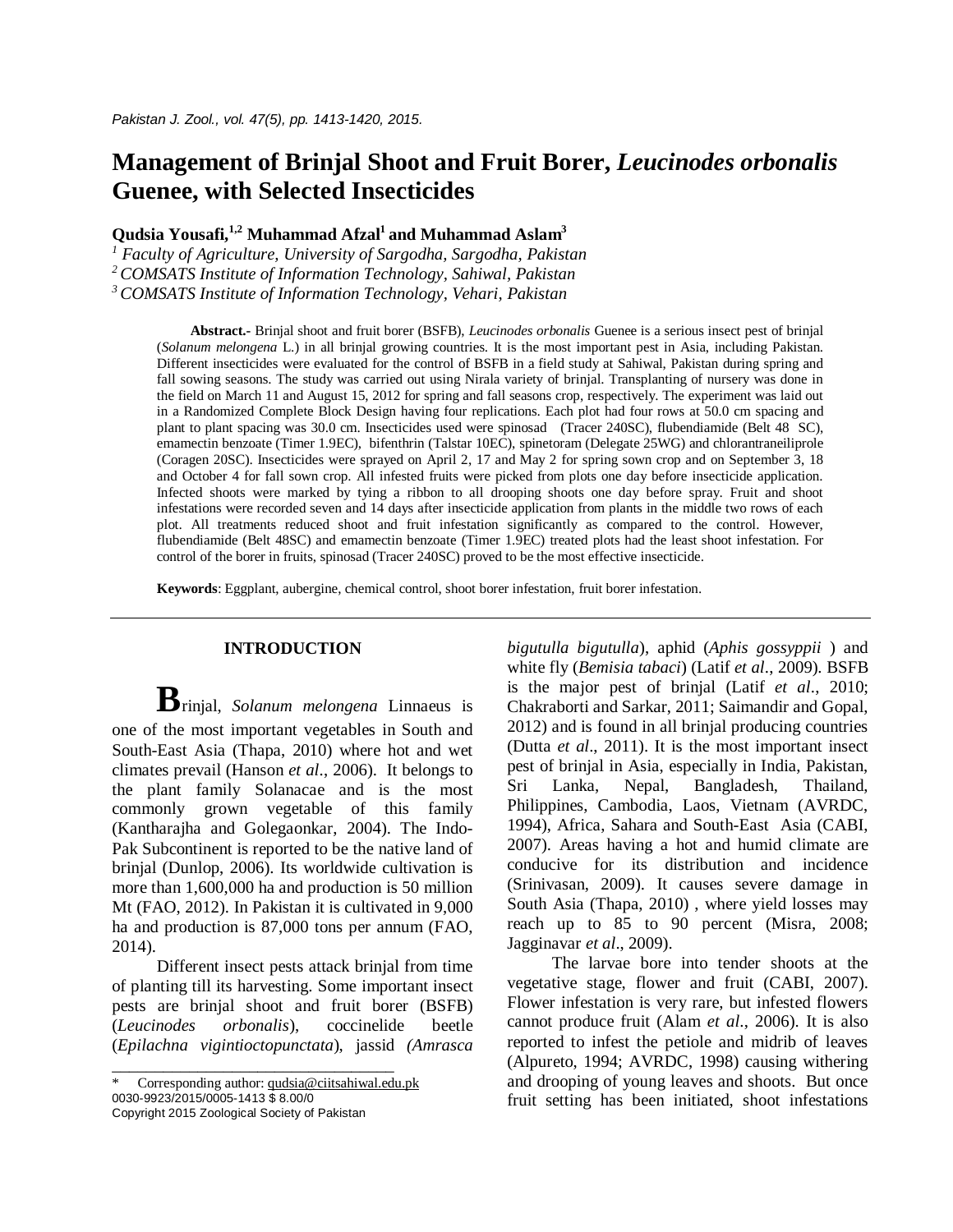become negligible (Kumar and Dharmendra, 2013) or completely disappear (Naqvi *et al*., 2009). The larvae, after hatching, bore inside fruit and the minute entrance hole is closed by the excreta of feeding larvae (Alam *et al*., 2006). Larvae feed on the mesocarp of fruit and the feeding and excretion result in fruit rottening (Neupane, 2001), making it unfit for human consumption (Baral *et al*., 2006). On average a larva can infest 4 to 7 fruits during its life span (Jayaraj and Manisegaran, 2010). Infestation by this pest results in lowering the vitamin C content up to 80 percent in infested brinjal fruit (Sharma, 2002).

BSFB has become a noxious insect pest in brinjal growing areas of Pakistan. In the Sahiwal, region twice a week applications of insecticides for BSFB control are a common practice of farmers. Extensive use of these conventional insecticides reduces their efficacy against BSFB and increases the cost of production. Since insecticide have several health hazardous effects, there is a need to use environmentally safe insecticides or less number of sprays and doses of insecticides. The present study was carried out to evaluate the efficacy of different insecticides to find the best practice if insecticides have to be applied for management of the borer.

#### **MATERIALS AND METHODS**

The study was conducted in the field at the COMSATS Institute of Information Technology, Sahiwal (30°39′52″N 73°6′30″E) for two growing seasons, *i.e.*, spring and fall of 2012. Seeds of brinjal variety Nirala were obtained from the vegetable section of the Ayub Agricultural Research Institute, Faisalabad. The variety Nirala is reported to be resistant against cotton jassid (Yousafi *et al., 2013)* and using this in the present study would make it an important component of multiple pest management package for brinjal. The nursery was raised in 30cm earthen pots. Seeds for spring and fall crop were sown on February 12, and July 7, respectively. The experiments were laid out in a Randomized Complete Block Design in four replications having seven treatments including a control (Table I). Seedlings in the three to four true leaf stage were transplanted in the field by dibbling on March 11 for the spring trial and August 15 for the fall trial. Each treatment plot had four rows of 5.0 m length and row to row spacing was 0.5 m. Plant to plant spacing was 30.0 cm. Plots and replications were separated by 1.0 m of non-cropped area. Light irrigation was given right after transplanting. Subsequent irrigations were given at two to three days intervals. Fertilizer was applied @ 10:75:100 NPK kg/ha. Three insecticide sprays were applied at 15 days intervals using a knapsack sprayer fitted with a hollow cone nozzle and operated at 16 bar pressure while spraying. First spray at vegetative growth stage was applied on April 2 on the spring sown crop and on September 3 on the fall sown crop. Subsequently two sprays were applied on April 17 and May 2 for the spring and on September 18 and October 4 for the fall sown crop in the fruiting stage. Water was applied to control plots when insecticides were sprayed.

Treatments were applied to the whole plots but data were recorded from the middle two rows in each plot. One day before each application of insecticides all infested fruits were harvested from all plots. After sprays, all marketable fruits were harvested from the plants in the middle two rows to note the number of healthy and infested fruits. Percent fruit infestation was calculated using the following formula:

Percent fruit infestation = 
$$
\frac{No. of infected fruit}{Total no. of fruits} \times 100
$$

For recording shoot infestation, healthy and infested shoots were counted on 10 randomly selected plants in the middle two rows of each plot. Data were recorded one day before spray and seven and fourteen days after treatment. All the infested fruits were picked one day before spray. The infested shoots from selected plants were marked using a ribbon tied around the shoot to avoid recounting during the next data recording. Percent shoot infestation was calculated by using the following formula:

Percent shoot infestation = 
$$
\frac{\text{No. of infected shoots}}{\text{Total no. of shoots}} \times 100
$$

Data were analyzed by using analysis of variance and mean separation was done by calculating least significance difference at  $P = 0.05$ .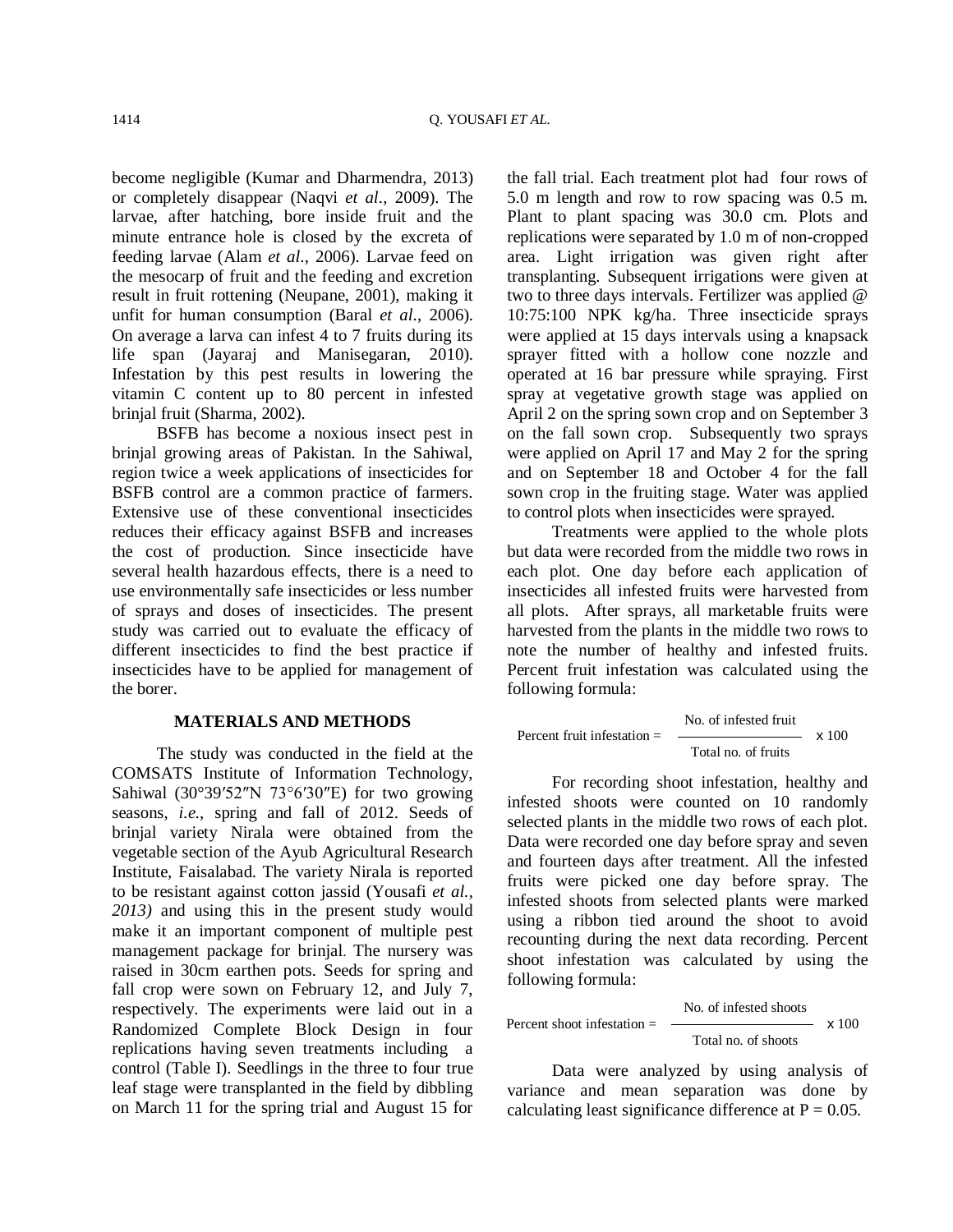| Table I.- | Treatments for brinjal shoot and fruit borer (L. orbonalis) control at Sahiwal on brinjal (S. melongena) shoot and |
|-----------|--------------------------------------------------------------------------------------------------------------------|
|           | fruit.                                                                                                             |

| <b>Treatment</b> | <b>Common name</b>   | <b>Trade name</b>        | <b>Manufacturer</b>         | Dose                                  |
|------------------|----------------------|--------------------------|-----------------------------|---------------------------------------|
|                  |                      |                          |                             |                                       |
| T1               | Spinosad             | Tracer 240SC             | Dow Agrosciences            | $(148.26 \text{ ml/ha})$<br>60ml/acre |
| T <sub>2</sub>   | Flubendiamide        | Belt 48SC                | <b>Bayer Cropscience</b>    | $50 \text{ml/acre}$ (74.13 ml/ha)     |
| T <sub>3</sub>   | Emamectin benzoate   | Timer 1.9EC              | Hebbei Vian Biochemical Co. | $200$ ml/acre (494.2 ml/ha)           |
| T <sub>4</sub>   | <b>Bifenthrin</b>    | Talstar 10EC             | <b>FMC</b> Corporation      | $200$ ml/acre $(494.2 \text{ ml/ha})$ |
| <b>T5</b>        | Spinetoram           | Delegate 25WG            | Dow Agrosciences            | 50 gm/acre (123.55 gm/ha)             |
| T6               | Chlorantraneiliprole | Coragen 20SC             | Dupont                      | $50 \text{ml/acre}$ (74.13 ml/ha)     |
| T7               | Control              | $\overline{\phantom{0}}$ | $\overline{\phantom{0}}$    |                                       |

**Table II.- Effect single spray of different insecticides on brinjal shoot and fruit borer (***L. orbonalis***) infestation on shoots of brinjal (***S. melongena***) crop sown in spring and fall 2012.**

|                                     |             | BSFB shoot infestation <sup>a</sup> (%) (Mean $\pm$ SEM) |                   |                   |  |
|-------------------------------------|-------------|----------------------------------------------------------|-------------------|-------------------|--|
| <b>Insecticide</b> (Common Name)    | Dose/ha     | $7 \text{ }DAAb$                                         | <b>14 DAA</b>     | Mean              |  |
|                                     |             |                                                          |                   |                   |  |
| Crop sown in spring                 |             |                                                          |                   |                   |  |
| Spinosad (Tracer 240SC)             | 148.26 ml   | $1.69 \pm 0.2b$                                          | $2.74+0.4bc$      | $2.22 \pm 0.3$ bc |  |
| Flubendiamide (Belt 48SC)           | 74.13 ml    | $0.98 \pm 0.2$ bc                                        | $1.91 \pm 0.3c$   | $1.45 \pm 0.2c$   |  |
| Emamectin benzoate (Timer 1.9EC)    | 494.2 ml    | $0.81 \pm 0.2$ bc                                        | $2.20+0.3bc$      | $1.50 \pm 0.3c$   |  |
| Bifenthrin (Talstar 10EC)           | 494.2 ml    | $1.21 \pm 0.2$ bc                                        | $2.50 \pm 0.5$ bc | $1.86 \pm 0.3$ bc |  |
| Spinetoram (Delegate 25WG)          | $123.55$ gm | $1.58 \pm 0.5$ bc                                        | $3.22 \pm 0.4b$   | $2.40 \pm 0.4b$   |  |
| Chlorantraneiliprole (Coragen 20SC) | 74.13 ml    | $0.92 \pm 0.2$ bc                                        | $2.80+0.2bc$      | $1.86 + 0.2$ bc   |  |
| Control                             |             | $4.70 + 0.2a$                                            | $6.2 + 0.4a$      | $5.45 \pm 0.1a$   |  |
| <b>LSD</b>                          |             | 0.78                                                     | 1.07              | 0.79              |  |
|                                     |             |                                                          |                   |                   |  |
| Crop sown in fall                   |             |                                                          |                   |                   |  |
| Spinosad (Tracer 240SC)             | 148.26 ml   | $1.92 \pm 0.2 b$                                         | $2.56 \pm 0.2b$   | $2.24 \pm 0.2b$   |  |
| Flubendiamide (Belt 48SC)           | 74.13 ml    | $1.27 \pm 0.3b$                                          | $1.94 + 0.1h$     | $1.61 + 0.2h$     |  |
| Emamectin benzoate (Timer 1.9EC)    | 494.2 ml    | $1.31 + 0.2h$                                            | $2.28 + 0.2h$     | $1.80+0.1b$       |  |
| Bifenthrin (Talstar 10EC)           | 494.2 ml    | $1.87 \pm 0.4b$                                          | $2.43 \pm 0.3 b$  | $2.15 \pm 0.3 b$  |  |
| Spinetoram (Delegate 25WG)          | $123.55$ gm | $1.77 \pm 0.4b$                                          | $2.63 \pm 0.2b$   | $2.20 \pm 0.3 b$  |  |
| Chlorantraneiliprole (Coragen 20SC) | $74.13$ ml/ | $1.35 \pm 0.2b$                                          | $2.76 \pm 0.5b$   | $2.05 \pm 0.3 b$  |  |
| Control                             |             | $3.80 \pm 0.6a$                                          | $4.06 \pm 0.8a$   | $3.93 \pm 0.7a$   |  |
| <b>LSD</b>                          |             | 1.10                                                     | 1.11              | 1.02              |  |

<sup>a</sup> Values followed by the same letter in columns are not significantly different (LSD;  $P > 0.05$ ).

**b** DAA= Days after application.

## **RESULTS AND DISCUSSION**

## *Shoot infestation in spring sown crop during 2012*

Shoot infestations were significantly lower in treated as compared to that in control plots on seven days after application (DAA) of insecticides (Table II). All insecticide treated plots had nonsignificantly different shoot infestation among them Fourteen DAA all insecticide treated plots had a significantly lower borer infestation than that in control plots. Lowest infestation was recorded in plots treated with flubendiamide (Belt 48SC). Spinetoram (Delegate 25WG) treated plots had a significantly lower infestation than that in the control plot but higher than all other treated plots. Plots treated with spinosad (Tracer 240SC), emamectin benzoate (Timer 1.9EC), bifenthrin (Talstar 10EC) and chlorantraneiliprole (Coragen 20SC) had non-significant difference in infestation, which ranged from 2.20 to 2.80 percent. Emamectin benzoate (Timer 1.9EC) provided good control up to seven days but flubendiamide (Belt 48SC) was more effective up to 14 days.

When mean infestation after seven and 14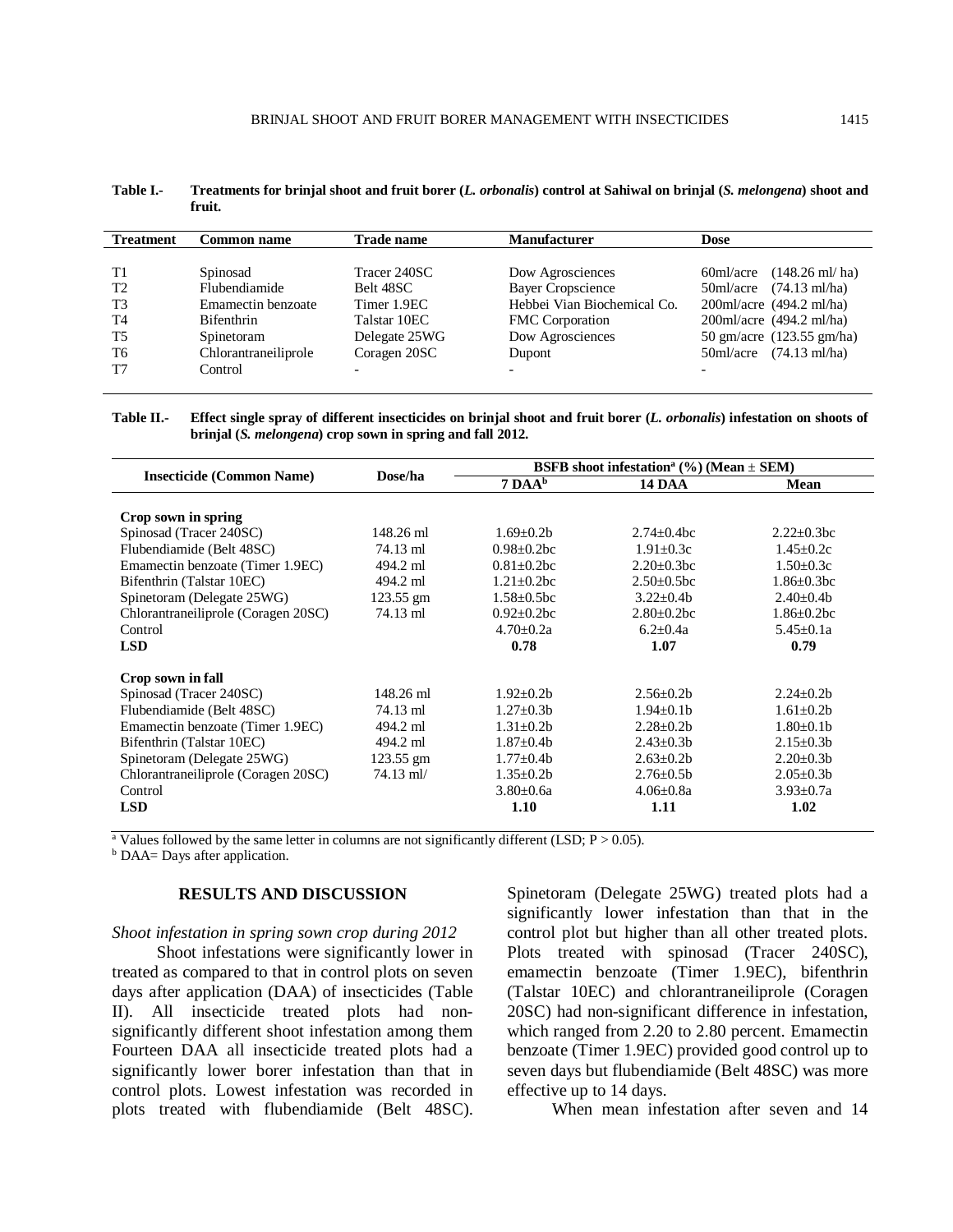DAA was observed, flubendiamide (Belt 48SC) and emamectin benzoate (Timer 1.9EC) treated plots had the lowest BSFB infestation, followed by that in bifenthrin (Talstar 10EC), spinosad (Tracer 240SC), and chlorantraneiliprole (Coragen 20SC) treated plots.

## *Shoot infestation in fall sown crop during 2012*

During fall, as in spring, control plots had significantly higher BSFB infestation seven and 14 DAA as compared to that on insecticide treated plots (Table II). Seven DAA, infestation was nonsignificantly different among plots treated with different insecticides. However, among the tested insecticides flubendiamide (Belt 48SC) was relatively more effective as the plots treated with it had a lower infestation than that in other plots. Fourteen DAA all the insecticide treated plots had non-significantly different infestations, indicating that all the insecticides were equally effective against BSFB but flubendiamide (Belt 48SC) was again relatively more effective as plots treated with this had relatively lower infestation. For shoot infestation control flubendiamide (Belt 48SC) was relatively better than other products tested because plots receiving its application had relatively lower infestation in both seasons 14 DAA.

These results are in accordance with the study conducted by Shah *et al*. (2012), who found that emamectin benzoate (Timer 1.9EC) and flubendiamide (Belt 48SC) were promising insecticides to lower BSFB fruit and shoot infestation and produce high fruit yield. Latif *et al.*  (2009a) also suggested the application of flubendiamide (Belt 48SC), in combination with mechanical control, potash and field sanitation, for reducing fruit and shoot infestation. Our findings also confirm the results of the studies conducted by Latif *et al.* (2010), who found that flubendiamide (Belt 48SC) and endosulfan caused maximum larval mortality of BSFB in laboratory trials while field trials reduced brinjal shoot and fruit infestation70- 80%. Mean infestation after seven and 14 DAA in the present study revealed that flubendiamide (Belt 48SC) and emamectin benzoate (Timer 1.9EC) were better chemicals for the control of this pest. However, flubendiamide (Belt 48SC) was superior as it provided control for two weeks. Flubendiamide has been reported to control a lepodipterous pest on rice also (Haider *et al.,* 2014).

# *Fruit infestation in spring sown crop during 2012*

Data of fruit infestation by BSFB for two sprays of different insecticides is presented in Table III. Among the plots receiving first spray, control plots had significantly higher infestation as compared to that in plots where insecticides were applied. Among the insecticides treatments chlorantraneiliprole (Coragen 20SC) was the most effective having the least fruit infestation 7 DAA. Infestations were non-significantly different between plots treated with bifenthrin (Talstar 10EC) and spinetoram (Delegate 25WG). These treatments had significantly higher infestation than the chlorantraneiliprole (Coragen 20SC) treated plots. Control plots again had the highest infestation as compared to insecticides treated plots14 DAA. Spinosad (Tracer 240SC) treated plots had the lowest infestation, followed by that in plots receiving flubendiamide (Belt 48SC) and bifenthrin (Talstar 10EC). Chlorantraneiliprole (Coragen 20SC) was most effective insecticide against BSFB 7 DAA, whereas spinosad (Tracer 240SC) was the most effective 14 DAA.

Seven days after the second spray insecticide treated plots had a significantly lower infestation as compared to that in control plots. Among the insecticide treated plots infestation was significantly different. Highest infestation was noted in plots treated with spinetoram (Delegate 25WG). Plots treated with spinosad (Tracer 240SC), flubendiamide (Belt 48SC), bifenthrin (Talstar 10EC) and chlorantraneiliprole (Coragen 20SC) had non-significantly different infestation among them 7 DAA. The lowest infestation was recorded in plots treated with emamectin benzoate (Timer 1.9EC). Fourteen days after treatment treated plots again had significantly lower infestation than that in control plots. Difference in infestation was non-significant among spinosad (Tracer 240SC), emamectin benzoate (Timer 1.9EC), bifenthrin (Talstar 10EC) and chlorantraneiliprole (Coragen 20SC) treated plots. Plots sprayed with flubendiamide (Belt 48SC) had the highest infestation while the lowest infestation was recorded in plots treated with spinetoram (Delegate 25WG) 14 DDA.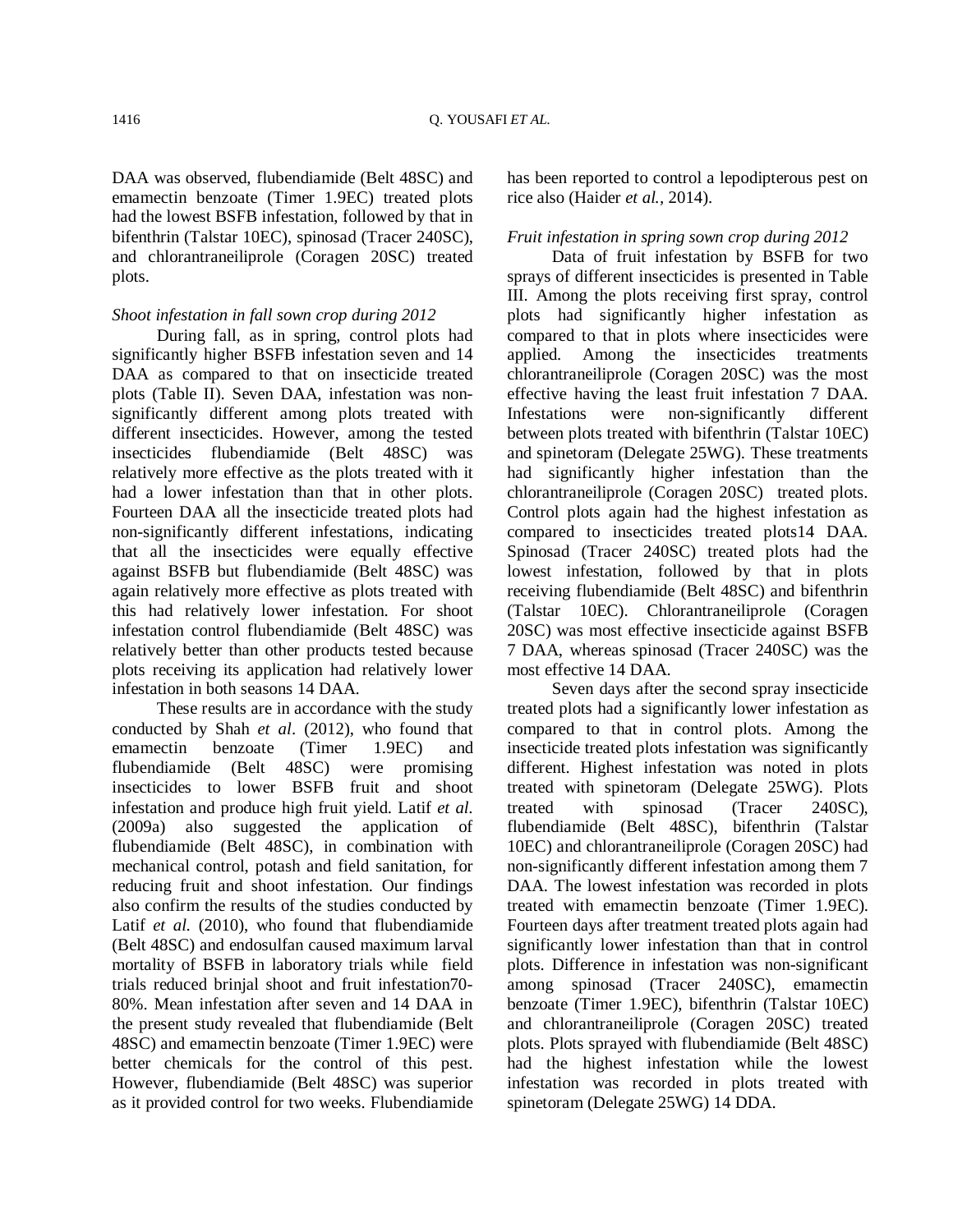**Table III.- Effect of two sprays of different insecticides on brinjal shoot and fruit borer (***L. orbonalis***) infestation on fruits of brinjal (***S. melongena***) crop sown in spring and fall 2012.**

|                                           |           | BSFB fruit infestation $(\% )$ (Mean $\pm$ SEM |                    |                    |                     |                    |
|-------------------------------------------|-----------|------------------------------------------------|--------------------|--------------------|---------------------|--------------------|
| <b>Insecticide</b><br><b>Common name</b>  | Dose/ha   | <b>First spray</b>                             |                    | Second spray       |                     | Mean               |
|                                           |           | 7 DAA <sup>b</sup>                             | <b>14 DAA</b>      | 7 DAA              | <b>14 DAA</b>       |                    |
|                                           |           |                                                |                    |                    |                     |                    |
| Crop sown in spring                       |           |                                                |                    |                    |                     |                    |
| Spinosad (Tracer 240SC)                   | 148.26 ml | $5.59 + 1.8$ bc                                | $10.70 + 3.4c$     | $6.00 + 3.8$ bc    | $10.79 + 2.6$ bc    | $8.27 \pm 0.6d$    |
| Flubendiamide (Belt 48SC)                 | 74.13 ml  | $6.45 \pm 2.8$ bc                              | $14.45 \pm 2.7b$   | $6.62 \pm 0.86$ bc | $13.36 \pm 7.0 b$   | $10.22 \pm 0.9b$   |
| Emamectin benzoate (Timer 1.9EC)          | 494.2 ml  | $4.81 \pm 0.22$ bc                             | $11.59 + 1.0$ bc   | $3.90 \pm 1.2c$    | $11.46 + 7.7$ bc    | $7.95 \pm 0.6d$    |
| Bifenthrin (Talstar 10EC)                 | 494.2 ml  | $7.21 \pm 2.5b$                                | $13.94 \pm 7.0b$   | $5.77 \pm 2.8$ bc  | $12.38 \pm 6.2$ bc  | $9.83 \pm 1.3$ bc  |
| Spinetoram (Delegate 25WG)                | 123.55 gm | $7.26 \pm 1.3b$                                | $12.06 \pm 0.4$ bc | $7.46 \pm 3.1$     | $9.87 \pm 5.7c$     | $9.2 \pm 0.6$ bcd  |
| Chlorantraneiliprole (Coragen 20SC)       | 74.13 ml  | $4.32 \pm 0.9c$                                | $13.22 \pm 8.6$ bc | $5.10\pm0.6$ bc    | $12.61 \pm 2.9$ bc  | $8.81 \pm 0.5$ cd  |
| Control                                   |           | $28.39 \pm 8.6a$                               | $30.24 \pm 4.3a$   | $28.90 \pm 12.4a$  | $27.78 \pm 8.0a$    | $28.83 \pm 2.1a$   |
| <b>LSD</b>                                |           | 2.55                                           | 3.00               | 2.99               | 3.13                | 1.34               |
| <b>Crop sown in Fall</b>                  |           |                                                |                    |                    |                     |                    |
| Spinosad (Tracer 240SC)                   | 148.26 ml | $5.78 \pm 1.6$ bc                              | $9.83 \pm 1.6d$    | $5.04 \pm 1.2$ d   | $11.47 \pm 2.8$ e   | $8.03 \pm 0.6e$    |
| Flubendiamide (Belt 48SC)                 | 74.13 ml  | $6.18{\pm}4.0bc$                               | $16.40\pm 6.3b$    | $7.20 \pm 2.8$ bc  | $17.47 \pm 3.1$ bc  | $11.81 \pm 1.6$ bc |
| Emamectin benzoate (Timer 1.9EC)          | 494.2 ml  | $4.95 \pm 0.1c$                                | $14.24 \pm 5.1$ bc | $5.65 \pm 1.8$ cd  | $15.28 \pm 10.4$ cd | $10.03 \pm 1.2$ cd |
| Bifenthrin (Talstar 10EC)                 | 494.2 ml  | $8.02 \pm 0.8$                                 | $16.30 \pm 4.3b$   | $7.90 \pm 1.4$ b   | $18.12 \pm 1.5b$    | $12.58 \pm 0.4b$   |
| Spinetoram (Delegate 25WG)<br>$123.55$ gm |           | $5.36 \pm 0.6c$                                | $13.22 \pm 1.2$ bc | $5.12 \pm 1.0d$    | $10.20 \pm 0.1e$    | $8.47 \pm 0.1$ de  |
| Chlorantraneiliprole (Coragen 20SC)       | 74.13 ml  | $4.60 \pm 1.7c$                                | $12.99 \pm 2.6$ cd | $5.19 \pm 1.7$ cd  | $14.68 \pm 4.5d$    | $9.31 \pm 1.3$ de  |
| Control                                   |           | $26.21 \pm 8.7a$                               | $27.70 \pm 11.7a$  | $26.40 \pm 5.5a$   | $27.70 \pm 6.8a$    | $27.00 \pm 5.5a$   |
| <b>LSD</b>                                |           | 2.45                                           | 3.29               | 2.03               | 2.81                | 1.79               |

Values followed by the same letter in columns are not significantly different (LSD;  $P > 0.05$ ).

**b** DAA, Days after application.

After the second treatment emamectin benzoate (Timer 1.9EC) was the most effective after seven days and spinetoram (Delegate 25WG) after 14 days of spray. When mean infestation after two spray applications was considered, spinosad (Tracer 240SC) and emamectin benzoate (Timer 1.9EC) treated plots had the lowest infestation. No insecticide was consistently better than others. Each application resulted in a different insecticide to be more effective for control BSFB after different interval, *i.e.,* seven or 14 DAA. Based on the mean of two applications, spinosad (Tracer 240SC) proved to be the best insecticide for maximum control of BSFB on the spring sown brinjal crop.

### *Fruit infestation in fall sown crop during 2012*

Data of BSFB infestation for different treatments for fall 2012 crop is presented in Table III. In first and second spray treatments and in mean infestation of the two sprays, all insecticide treated plots had significantly lower fruit infestation as compared to that in control plots. Seven days after first treatment highest infestation was recorded in

plots treated with bifenthrin (Talstar 10EC) and lowest in plots treated with emamectin benzoate (Timer 1.9EC), spinetoram (Delegate 25WG) and chlorantraneiliprole (Coragen 20SC). Other insecticides were observed to have intermediate toxicity. Fourteen DAA of the first spray, plots treated with spinosad (Tracer 240SC) had the lowest infestation. Highest infestation was recorded in plots treated with flubendiamide (Belt 48SC) and bifenthrin (Talstar 10EC), followed by plots receiving applications of emamectin benzoate (Timer 1.9EC) and spinetoram (Delegate 25WG). Plots treated with chlorantraneiliprole (Coragen 20SC) had significantly higher infestations than that in plots treated with spinosad (Tracer 240SC) and lower than that in all other insecticides treated plots.

Seven DDA of second treatment lowest infestation was noted in plots receiving treatment of spinosad (Tracer 240SC) and spinetoram (Delegate 25WG) and highest in plots treated with bifenthrin (Talstar 10EC). Plots treated with flubendiamide (Belt 48SC) had significantly lower infestation than that in the plots treated with bifenthrin (Talstar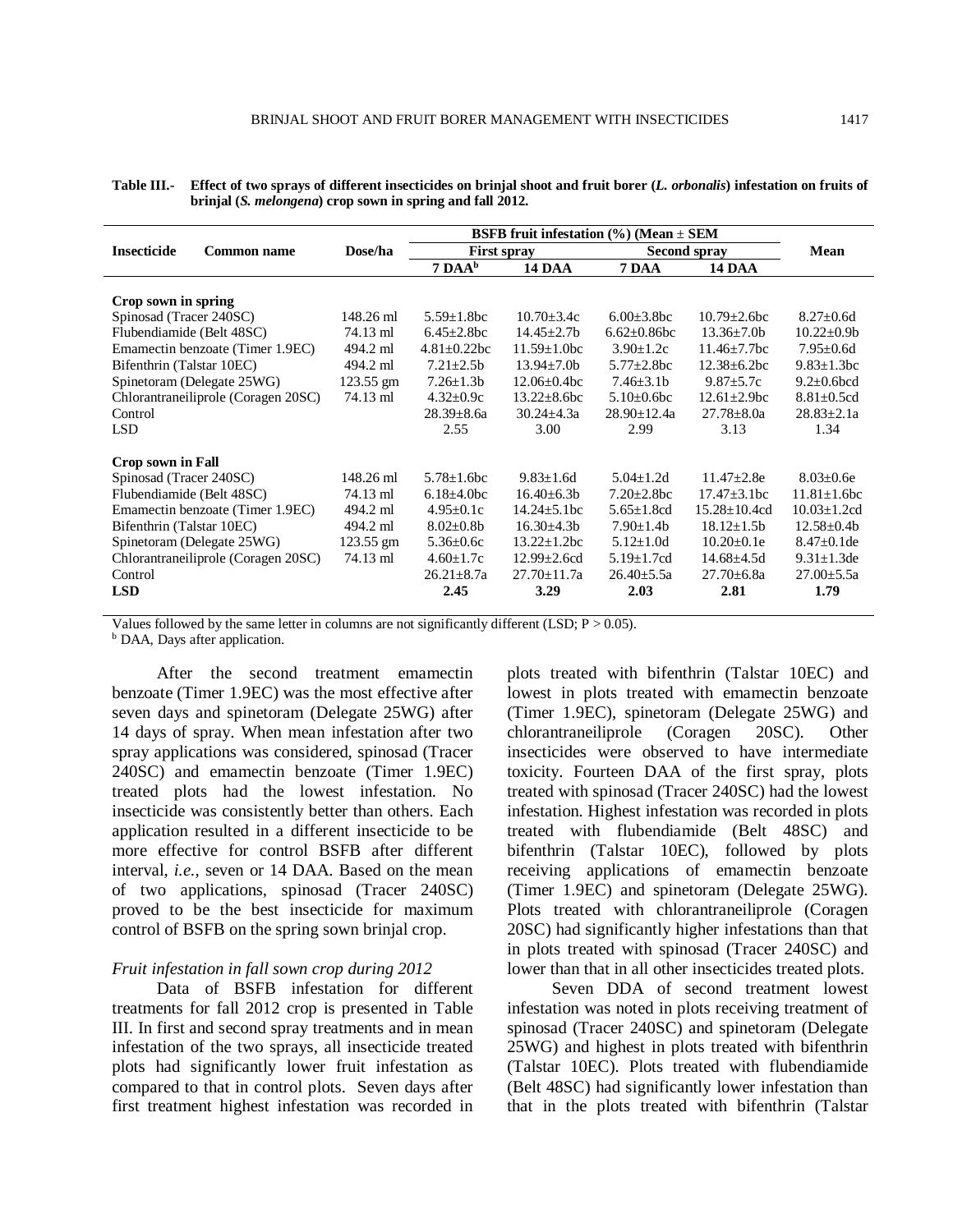10EC), but higher than that in all other insecticide treated plots. Fourteen DAA lowest infestation among insecticide treatments was noted in plots treated with spinosad (Tracer 240SC) and spinetoram (Delegate 25WG,whereas, highest infestation was found in plots sprayed with bifenthrin (Talstar 10EC). When mean infestation was calculated for the two sprays, lowest infestation was observed in plots treated with spinosad (Tracer 240SC). Highest infestation was noted in plots receiving application of bifenthrin (Talstar 10EC).

The results revealed that emamectin benzoate (Timer 1.9EC), spinetoram (Delegate 25WG) and chlorantraneiliprole (Coragen 20SC) resulted in lowest infestation seven days after first spray, whereas spinosad (Tracer 240SC) resulted in lowest infestation 14 days after application. After the second spray treatment, spinosad (Tracer 240SC) and spinetoram (Delegate 25WG) had the lowest infestation seven and 14 DAA. When the mean of the two sprays was considered, spinosad (Tracer 240SC) proved to be the best treatment having the lowest infestation.

The results for two seasons after insecticides spray proved that emamectin benzoate (Timer 1.9EC), chlorantraneiliprole (Coragen 20SC) and spinetoram (Delegate 25WG) were persistently effective against BSFB in reducing fruit infestation seven days after spray. Spinosad (Tracer 240SC) was effective seven DAA of second spray in fall 2012, while spinosad (Tracer 240SC) and spinetoram (Delegate 25WG) proved effective for 14 DAA in both seasons *i.e*., spring and fall 2012.

The results of the present study support the findings of several previous studies. Pareet (2006) also found spinosad (Tracer 240SC) and emamectin benzoate (Timer 1.9EC) to be effective up to last harvest in reducing brinjal fruit borer damage. Deshmukh and Bhamare (2006), Adiroubane and Raghuraman (2008) and Aprana and Dethe (2012) found that spinosad (Tracer 240SC) was effective in controlling BSFB on brinjal. Anil and Sharma (2010), Sharma and Sharma (2010), Wankhede and Kale (2010), Chatterjee and Mondal (2012) and Shah *et al*. (2012) reported that emamectin benzoate (Timer 1.9EC) was the most effective insecticide in reducing BSFB infestation and increasing marketable fruit yield. Hamdy and Sayed (2013) found the highest reduction in infestation of *Helicoverpa armigera* on tomato was achieved with spinetoram (Delegate 25WG). Spinetoram (Delegate 25WG) was found effective in controlling pink bollworm in cotton without causing considerable damage to natural enemies (Sabry *et al*., 2014). According to Kodandaram *et al.* (2010) chlorantraneiliprole was effective at a lower dose of 15-20 g ai/ha against brinjal shoot and fruit borer.

It is concluded that the tested insecticides reduced shoot and fruit infestation in treated as compared to those in untreated plots. For control of shoot infestation, flubendiamide (Belt 48SC) and emamectin benzoate (Timer 1.9EC) were better in both seasons. There is no established economic threshold level based on shoot infestation of brinjal by BSFB and shoot infestation was quite low to justify any control measures in the present studies. For fruit infestation control, spinosad (Tracer 240SC) and emamectin benzoate (Timer 1.9EC) proved better in spring sown crop. On fall sown crop spinosad and chlorantraneiliprole (Coragen 20SC) resulted in better borer control. Overall results indicated that spinosad application provided relatively better and consistent control of BSFB.

#### **REFERENCES**

- ADIROUBANE, D. AND RAGHURAMAN, K., 2008. Plant products and microbial formulation in the management of brinjal shoot and fruit borer, *Leucinodes orbonalis* (Guenee.). *J. Biopestic*., **1**: 124-129.
- ALAM, S.N., HOSSAIN, M.I., ROUF, F.M.A., JHALA, R.C., PATEL, M.G., RATH, L.K., SENGUPTA, A., BARAL, K., SHYLESHA, A.N., SATPATHY, S., SHIVALINGASWAMY, T.M., CORK, A. AND TALEKAR, N.S., 2006. Implementation and promotion of an IPM strategy for control of eggplant fruit and shoot borer in South Asia. *Tech. Bull. 36. AVRDC publication number 06-672*. AVRDC -The World Vegetable Center, Shanhua, Taiwan. Pp. 74.
- ALPUERTO, A.B., 1994. Ecological studies and management of brinjal fruit and shoot borer, *Leucinodes orbonalis*  Guenee. *Ind. J. agric. Sci*., **52**: 391-395.
- ANIL AND SHARMA, P.C., 2010. Bioefficacy of insecticides against *Leucinodes orbonalis* on brinjal. *J. environ. Biol*., **31**: 399-402.
- APRANA, K. AND DETHE, M.D., 2012. Bioefficacy study of biorational insecticide on brinjal. *J. Biopestic*., **5**:75-80.
- AVRDC, 1994. *Eggplant entomology. Control of eggplant fruit and shoot borer.* Progress Report. Asian Vegetable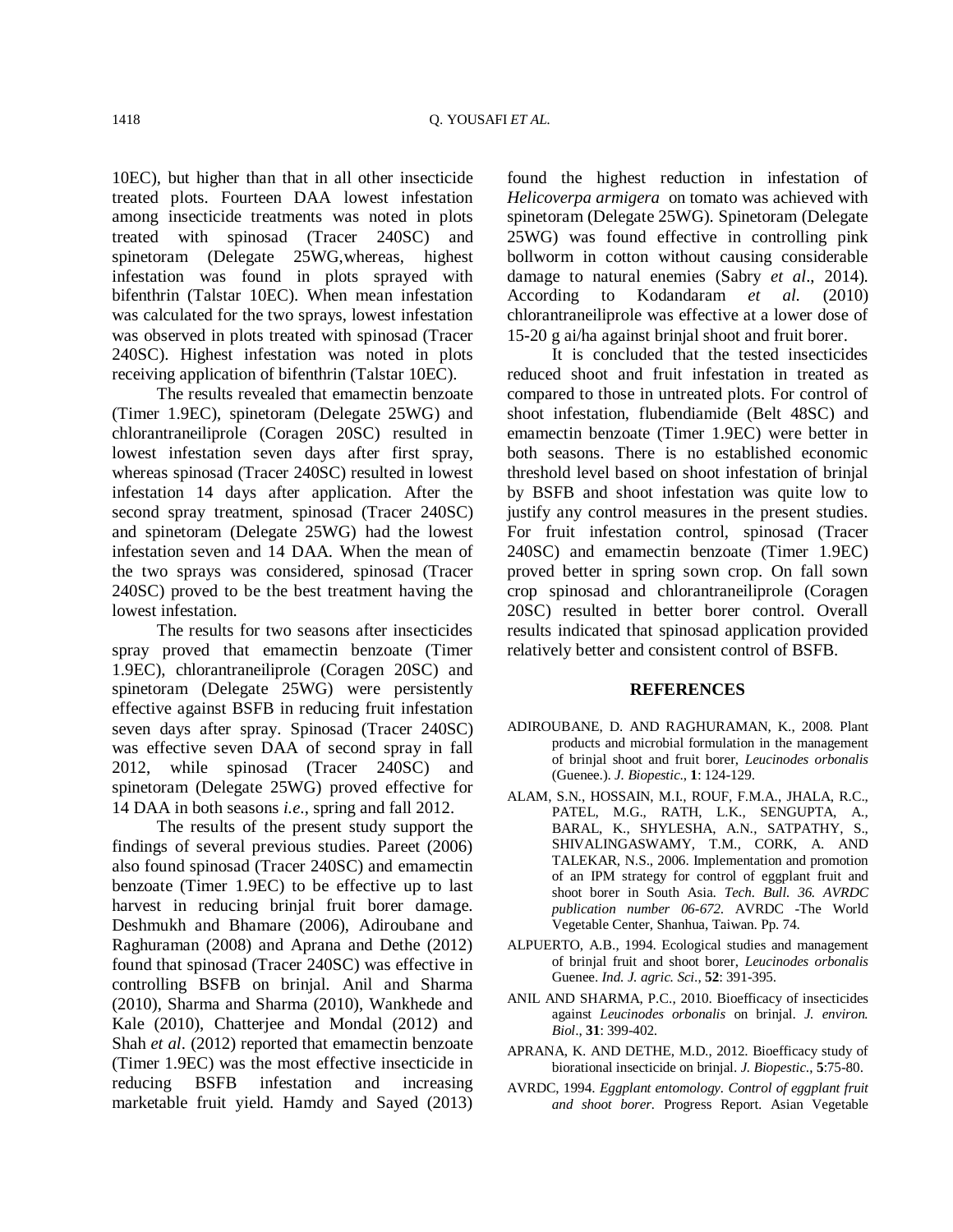Research and Development Center, (AVRDC), Shanhua. Taiwan. Pp. 88.

- AVRDC, 1998. *Annual Reports*. Asian Vegetable Research and Development Center, Shanhua. Taiwan. Pp. 148.
- BARAL, K., ROY, B.C., RAHIM, K.M.B., CHATTERJEE, H., MONDAL, P., MONDAL, D., GHOSH, D. AND TALEKAR, N.S., 2006. Socio-economic parameters of pesticide use and assessment of impact of an IPM strategy for the control of eggplant fruit and shoot borer in West Bengal, India. *Tech. Bull., 37. AVRDC publication number 06-673*. AVRDC – The World Vegetable Center. Shanhua, Taiwan, pp. 36.
- CABI, 2007. *Crop protection compendium*. CAB International. (Available at: http://www. cabicompendium.org/cpc ).
- CHAKRABORTI, S. AND SARKAR, P.K., 2011. Management of *Leucinodes orbonalis* Guenee on eggplant during the rainy season in India. *J. Protect. Res*., **51**: 325- 328.
- CHATTERJEE, M.L. AND MONDAL, S., 2012. Sustainable management of key lepidopteran insect pests of vegetables. *ISHS Acta Horticult*. (Available at: http://www.actahort.or g /books/958/ 958\_17.htm).
- DESHMUKH, R.M. AND BHAMARE, V.K., 2006. Field evaluation of some insecticides against brinjal shoot and fruit borer *Leucinodes orbonalis* Guen. *Int. J. agric. Sci*., **2**:247-249.
- DUNLOP, F., 2006. *Revolutionary Chinese cookbook*. Recipes from Hunan Province. Ebury Press, pp.. 202.
- DUTTA, P., SINGHA, A.K., DAS, P. AND KALITA, S., 2011. Management of brinjal fruit and shoot borer, *Leucinodes orbonalis* in agro-ecological conditions of West Tripura. *Scholarly J. agric. Sci.*, **1**:16-19.
- FAO, 2012. FAOSTAT. (Available at: http://www.fao.org.)
- FAO, 2014. FAOSTAT. (Available at: http://www.fao.org.)
- HAIDER, I, AKHTER, M. AND SABIR, A. M. 2014. Evaluation of different insecticides against rice leaffolder *Cnaphalocrocis midinalis* (Guenee) under field conditions. *Pak. J. Zool.,* **46**: 1458-1461.
- HAMDY, E.M.H. AND SAYED, W. E., 2013. Efficacy of bioand chemical insecticides in the control of *Tuta absoluta* and *Helicoverpa armigera* (Hubner) infesting tomato plants. *Aust. J. Basic appl. Sci*., **7**: 943-948.
- HANSON, P.M., YANG, R.Y., TSOU, S.C.S., LEDESMA, D., ENGLE, L. AND LEE, T.C., 2006. Diversity of eggplant (*Solanum melongena*) for superoxide scavenging activity, total phenolics and ascorbic acid. *J. Fd. Compos. A Analy*., **19**: 594-600.
- JAGGINAVAR, S.B., SUNITHA, N.D. AND BIRADAR, A.P., 2009. Bioefficacy of Flubendiamide 480C against brinjal fruit and shoot borer, *Leucinodes orbonalis* Guen. *Kamtaka J. agric. Sci.,* **22**: 712-713.
- JAYARAJ, J. AND MANISEGARAN, S., 2010. *Management of fruit and shoot borer in brinjal*. The Hindu Sci-Tech. Agri. College and Res. Inst. Madurai.
- KANTHARAJHA, A. AND GOLEGAONKAR, P., 2004.

Somatic embryogenesis in eggplant. *Scient. Horticul.*, **99**: 107-117.

- KODANDARAM, M.H., HALDER, J., RAI, A.B. AND SWAMY, T.M.S., 2010. Dose optimization of Chlorantraniliprole (Rynaxypyr) 18.5SC: A novel anthranilic diamide insecticide for control of brinjal fruit and shoot borer, *Leucinodes orbonalis*. *Proceedings 4th Indian Horticulture Congress held on 18-21 November, New Delhi, India*, pp. 368.
- KUMAR, S. AND DHARMENDRA, S., 2013. Seasonal incidence and economic losses of brinjal shoot and fruit borer, *Leucinodes orbonalis* Guenee. *Agric. Sci. Digest*., **33**: 98-103.
- LATIF, M.A., RAHMAN, M. M. AND ALAM, M. Z., 2010. Efficacy of nine insecticides against shoot and fruit borer, *Leucinodes orbonalis* Guenee (Lepidoptera: Pyralidae) in eggplant. *J. Pestic. Sci*., **83**: 391-397.
- LATIF, M.A., RAHMAN, M.M., ALAM, M.Z. AND HOSSAIN, M.M., 2009a. Evaluation of Flubenbendiamide as an IPM component for the management of brinjal shoot and fruit borer, *Leucinodes orbonalis* Guenee. *Mun. Ent. Zool*., **4**: 257-267.
- LATIF, M.A., RAHMAH, M.M., ISLAM, M.R. AND NURUDDIN, M.M., 2009b. Survey of arthropod biodiversity in the brinjal field. *J. Ent*., **6**: 28-34.
- MISRA, H.P., 2008. New promising insecticides for the management of brinjal shoot and fruit borer, *Lecinodes orbonalis* Guenee. *Pest Manage. Hort. Ecosys*., **14**:140- 147.
- NAQVI, A. R., PAREEK, B.L. AND MITHARWAL, B.S., 2009. Seasonal incidence of shoot and fruit borer, *Leucinodes orbonalis* Guenee infesting in hyper arid regions of Rajhistan. *J. Insect Sci*., **22**: 195-198.
- NEUPANE, F.P., 2001. *Crop pest and their management* (4th ed.) (Nepali language). Sajha Prakashan, Pulchwok. Lalitpur, Nepal. Pp. 582.
- PAREET, J.D., 2006. *Biorational approach for the management of brinjal shoot and fruit borer.* M.Sc. thesis, Univ. Agricultural Sciences, Dharwad. Pp.59.
- SABRY, A.H., HASSAN, K.A. AND RAHMAN, A.A., 2014. Relative toxicity of some modern insecticides against the pink bollworm, *Pectinophora gossypiella* (Saunders) and their residues effects on some natural enemies. *Int. J. Sci., environ. Tech*., **3**: 481-491.
- SAIMANDIR, J. AND GOPAL, M., 2012. Evaluation of synthetic and natural insecticides for the management of insect pest control of eggplant (*Solanum melongena* L.) and pesticide residue dissipation pattern. *Am J. Pl. Sci*., **3**: 214-227.
- SHAH, K.D., BHARPODA, T.M. AND JHALA, R.C., 2012. Bio-efficacy of newer molecules of insecticides against brinjal shoot and fruit borer, *Leucinodes orbonalis*  Guenee (Lepidoptera: Pyralidae). *AGRES*, *An International e-Journal,* **1**:186-200.
- SHARMA, A. AND SHARMA, P.C., 2010. Bio-efficacy of